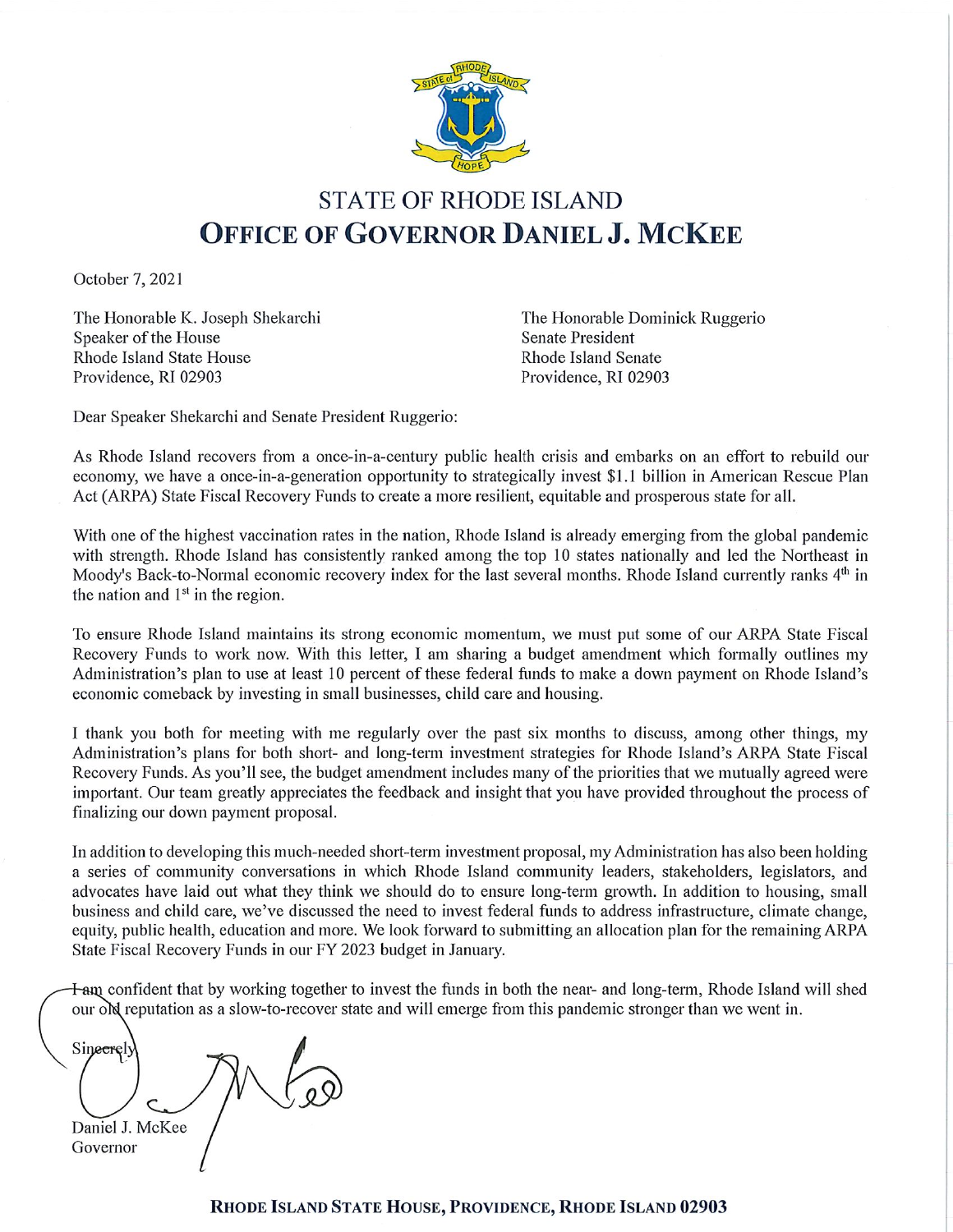

# **OFFICE OF MANAGEMENT & BUDGET**

# **STATE BUDGET OFFICE**

One Capitol Hill Providence, RI 02908-5890

Office: (401) 222-6300 Fax: (401) 222-6410

# **MEMORANDUM**

**To:** Honorable Marvin L. Abney Chairman, House Finance Committee The Honorable Ryan W. Pearson Chairman, Senate Finance Committee

**From:** Joseph Codega Jr. Budget Officer, Office of Management and Budget

**Date:** October 7, 2021

**Subject: Supplemental Request to Amend FY 2022 Appropriations Act (21-H-6122Aaa)**

The Governor requests consideration of a supplemental budget request in the form of an amendment to Section 16 of Article 1 of the FY 2022 Appropriations Act (2021-H-6122 Substitute A as Amended). Please see attached for the legislative text which formally comprises this request.

The purpose of this extraordinary request is to seek immediate appropriations authority for \$113 million in federal funds awarded to Rhode Island as part of the State Fiscal Recovery Fund (SFRF) by the American Rescue Plan Act (ARPA). This amount represents approximately ten percent of the state's total \$1.13 billion SFRF allocation.

The requested legislation outlines appropriations by agency and by project, with some additional description contained proviso language accompanying each line item. These projects represent the Governor's most immediate policy priorities to sustain the operations of essential industries, assist vulnerable families in maintaining housing stability, provide timely supports to small businesses and impacted industries, and satisfy other urgent unmet needs.

The Governor's Office and Budget Office look forward to further discussion, deliberation, and legislative action in response to this request. Members of the House and Senate Finance Committees, their respective fiscal office staffs, and any other interested parties should not hesitate to reach out to myself, Joseph Codega Jr., Budget Officer, Office of Management and Budget; Dorothy Pascale, Acting Director of the Pandemic Recovery Office, Department of Administration; or, Kimberly Ahern, Policy Director, Office of the Governor.

The remainder of this memo provides a summary of each project, outlining the policy intent, proposed objects of expenditure, notes regarding implementation and administration, and a preliminary review of federal funds compliance considerations, along with other relevant information.

JC:21-Amend-20

cc: Sharon Reynolds Ferland, House Fiscal Advisor Stephen Whitney, Senate Fiscal Advisor James E. Thorsen, Director of Administration Dorothy Pascale, Acting Director, Pandemic Recovery Office Kimberly Ahern, Policy Director, Office of the Governor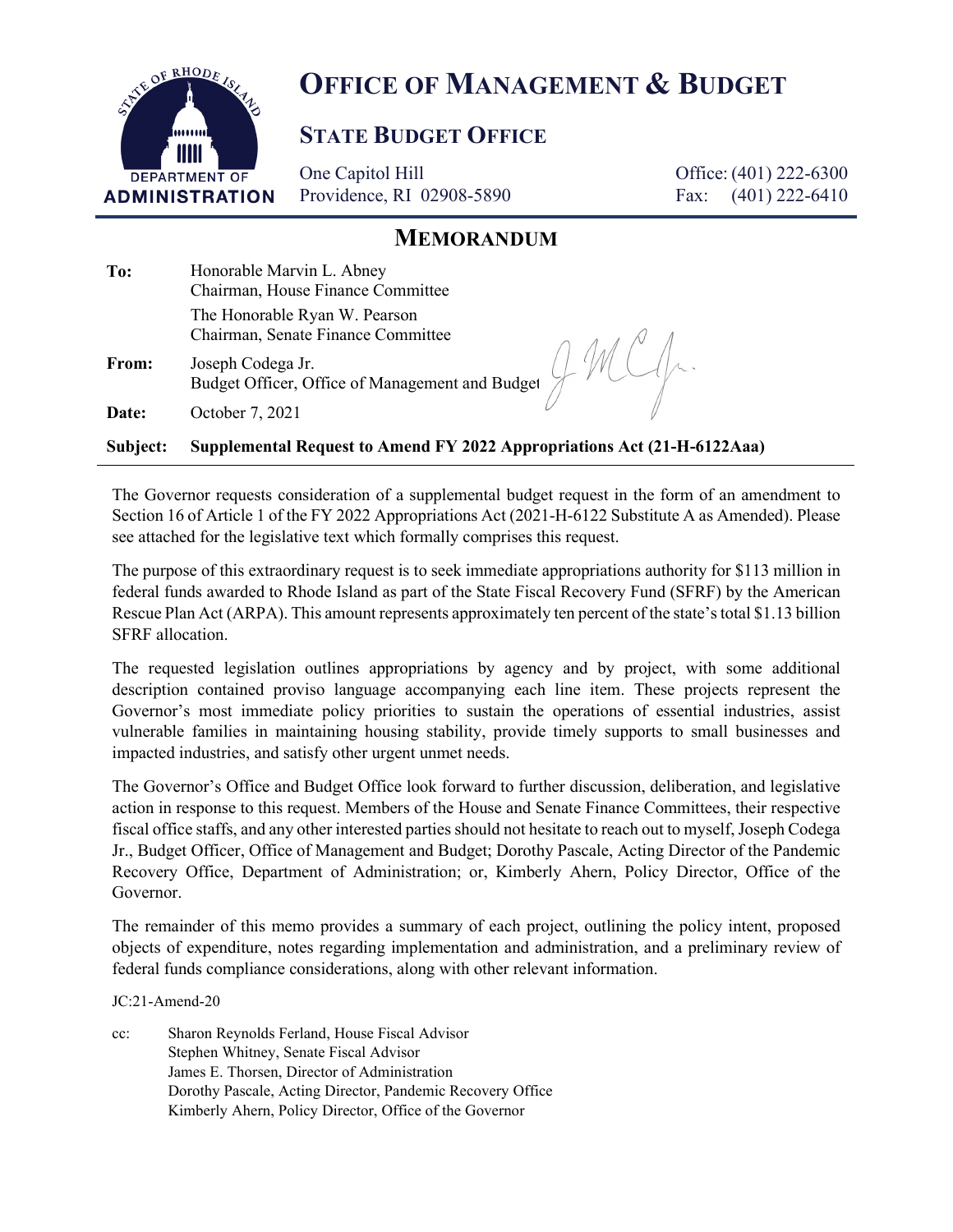#### **Project Descriptions**

#### **1. Broadband Infrastructure**

The Governor requests \$500,000 in federal funds from the state's allocation of the State Fiscal Recovery Fund (SFRF) for the purpose of developing a statewide plan to provide expanded broadband internet access to underserved households. Of this amount, \$400,000 will be utilized by the state to provide contractor support to conduct mapping and a needs assessment on statewide broadband infrastructure and capacity. The remaining funds support hiring a state broadband coordinator at the Commerce Corporation. It is anticipated that activities would be directed by the Executive Office of Commerce and coordinated with the Department of Business Regulation and the Commerce Corporation. These expenditures will ensure that the state is prepared to make best use of any future investment of ARPA funds.

These funds would be appropriated at the Executive Office of Commerce with proviso language stipulating that funds shall be used for broadband services which may include coordination, mapping, and development of a statewide plan to provide broadband access to unserved or underserved households and businesses.

The American Rescue Plan Act provides significant opportunities for broadband infrastructure investment, and this investment would lay the groundwork for thoughtful and deliberate future action. This initiative would allow the state to conduct preliminary activities such as documenting its greatest needs and developing strategies to pursue an equitable, accessible broadband infrastructure for targeted populations including K-12, public colleges, public housing authority residents, municipalities, seniors, and adults living with disabilities, and small businesses. The nature of broadband infrastructure is inherently complex, and Rhode Island is already at a disadvantage relative to peers in that the state lacks a current broadband strategic plan. Immediate appropriation of these funds would allow for planning work to begin immediately, so that future appropriations can be informed by adequate technical knowledge and understanding of the current baseline.

The Budget Office has considered alternative funding sources. Both the ARPA Capital Projects Fund and State Fiscal Recovery Fund include broadband investments as presumptively eligible categories. Additionally, the potentially forthcoming Infrastructure Investment and Jobs Act (IIJA) being considered in the United States Congress allocates significant funding specifically for broadband infrastructure. The current legislative text of the IIJA includes a requirement for state matching funds. State matching requirements are a common provision in federal awards which typically must be satisfied with *state* resources; however, the broadband funding proposed in the IIJA allows for an exception that the state may utilize any CARES Act, Coronavirus Response and Relief Supplemental Appropriations Act (CRRSAA), or ARPA funds to satisfy the 25 percent state match. In this way, an investment of SFRF has the potential to offset what might otherwise require appropriations of general revenue. Additionally, the coordination made possible by this investment could help to organize the various broadband and internet-access related investments made possible by recent federal awards including \$1.5 million of Community Development Block Grant – CV (CDBG-CV) awards being deployed by the Office of Housing and Community Development and other investments by the Office of Healthy Aging so that future investments could proceed in coordinated fashion.

The requested expenditures would be a compliant use of State Fiscal Recovery Funds under the U.S. Department of the Treasury Expenditure Category<sup>1</sup> for infrastructure, under the subcategory of other broadband investments. Under the interim final rule, eligible projects are expected to focus on locations

<span id="page-2-0"></span><sup>&</sup>lt;sup>1</sup> All references of 'Expenditure Categories' refer to the State Fiscal Recovery Fund eligible expense categories, as outlined in the Interim Final Rule and subsequent guidance published by the U.S. Department of the Treasury.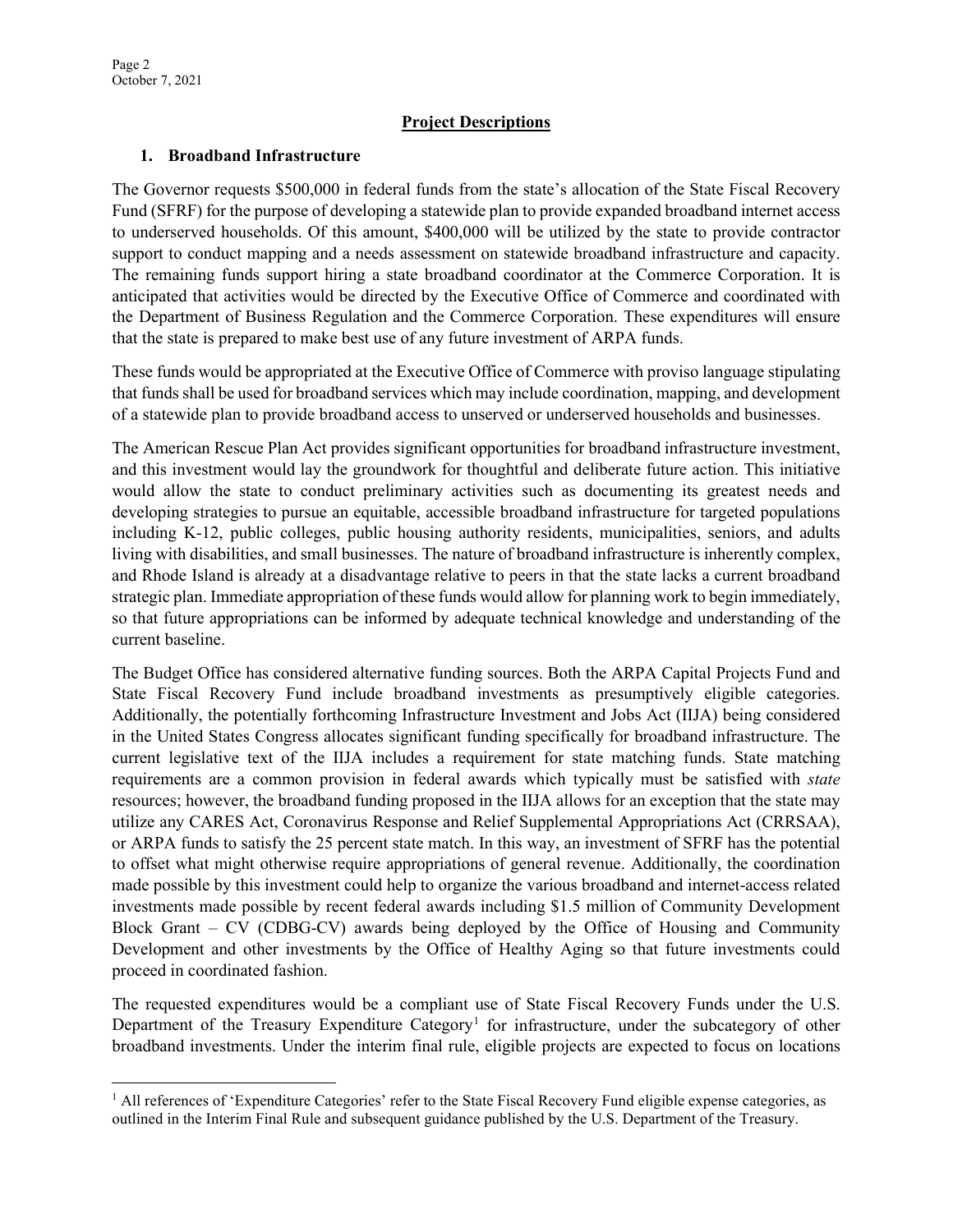that are unserved or underserved. The project explained above will allow the state to target further broadband investment to those communities.

### **2. Child Care Initiative**

The Governor requests \$13.0 million in federal funds from the state's allocation of the State Fiscal Recovery Fund for the purpose of providing necessary funding to the child care industry in order to retain existing providers, attract new providers, and meet the immediate needs of this essential industry. Child care has faced challenge and disruption during the pandemic, which has had consequences not only for industry participants, but for Rhode Island families, labor force, and employers. Of the total requested appropriations, \$12.7 million would be reserved to provide semiannual bonuses, not to exceed \$1,000 per award, and \$2,000 annually per recipient to full- and part-time staff of state-licensed child care providers in FY 2022. The remaining \$300,000 would be reserved to provide assistance to providers seeking to open new Family Child Care provider sites, including \$2,000 startup grants. In addition to the startup grant, recipients would be eligible for forgiveness of fees otherwise paid to state entities, such as licensing fees paid to the Department of Human Services and child abuse and neglect background check fees paid to the Department of Children, Youth, and Families. Fee forgiveness would result in forgone state revenue and would not be backfilled by SFRF. Additionally, a portion of the budgeted amounts would be expended to provide technical assistance for new Family Child Care providers and to cover costs of administration.

These funds would be appropriated to the Department of Human Services with proviso language stipulating that the funds are to be used for semiannual child care provider retention bonuses and startup grants to newly established Family Child Care providers. The proviso language further empowers the directors of the Departments of Human Services and Children, Youth, and Families to waive fees otherwise assessed upon child care provider applicants who have been awarded the Family Child Care provider startup grant.

This initiative also directly addresses critical needs resulting from labor shortages in the child care industry. The child care industry provides an essential service to Rhode Island families, and the uninterrupted operation of child care providers is critical in getting Rhode Islanders in all industries back to work. When considering the benefit to the child care provider workforce, it should be noted that nearly all early childhood educators are women and women of color. Child care provider entities are typically small businesses themselves, which are an integral component of the Rhode Island economy. Issuance of direct supplemental payments to child care workers is a promising practice. Nationally, more than 15 states have existing wage supplement programs for early childhood educators, which have proven effective at supporting retention in the field. Additionally, several states, such as Illinois, Colorado, and Michigan, are making targeted child care workforce investments using stimulus funding.

This investment provides a cost-effective means of expanding the state's child care capacity by offering grants to offset the startup costs for new Family Child Care providers. In addition to covering these costs, DHS will provide technical assistance to new providers to ensure that they have strong business models and are opening high-quality programs that serve CCAP families and participate in the state's Quality Rating and Improvement System (QRIS) system. Especially during the pandemic, Family Child Care providers (i.e. "home-based") have been an in-demand option for many Rhode Island families, and this initiative would provide for expansion to help satisfy existing demand. Immediate appropriation of these funds will allow the state to provide a timely response to an ongoing and urgent crisis.

All discretionary funds received by DHS across CARES, CRRSAA and ARPA have been obligated. In addition, CRRSAA-funded child care stabilization grants were disbursed to providers throughout the spring and summer of 2021, and an additional \$56 million in ARPA grants will be disbursed to providers in November 2021.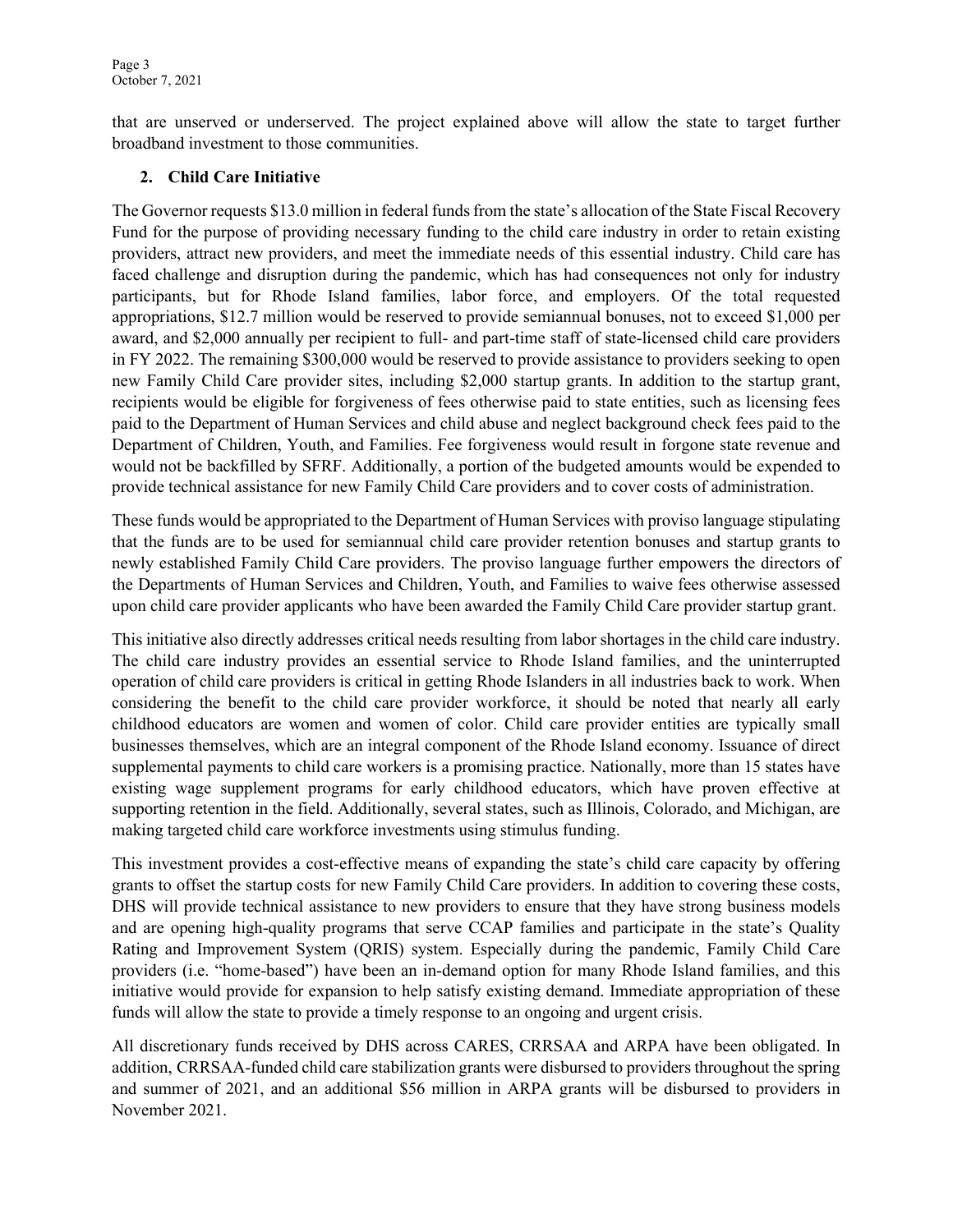The requested expenditures would be a compliant use of State Fiscal Recovery Funds under the Expenditure Category of aid to other industries disproportionately impacted by the public health crisis.

### **3. DCYF Provider Workforce Stabilization**

The Governor requests \$12.5 million in federal funds from the state's allocation of the State Fiscal Recovery Fund for the purpose of providing workforce stabilization payments to the direct care staff of the service provider organizations (both congregate care and community-based providers) in contract with the Department of Children, Youth, and Families (DCYF).

These funds will provide for one-time (FY 2022 only) supplemental wage payments to recognize the extraordinary demands placed upon these essential workers during the pandemic as well as to incentivize retention and recruitment. Only employees earning less than \$75,000 would be eligible for supplemental wages. There are currently 37 DCYF-contracted service provider organizations employing up to 1,500 direct care workers whose wages would make them eligible for this wage supplement. The proposal provides for a payment equal to \$694.50 per month per eligible staff member and allows eligible employees to receive a full 12 months of payments including retroactive payments to the beginning of FY 2022. The request does not include any costs of administration as DCYF already has established relationships with service providers and modification to these agreements will not require additional resources. It is expected that DCYF will effectuate the supplemental wage payments by entering into agreements with provider organizations allowing for a temporary wage increase which must be passed on to the eligible employees and recruitment of staff.

These funds are to be appropriated to the Department of Children Youth and Families and proviso language in the requested appropriations bill stipulates that all funds shall be used for workforce stabilization supplemental wage payments to eligible direct care staff of contracted service providers.

Providers that contract with DCYF provide critical care to some of the most vulnerable children in the state, many of whom are victims of abuse and trauma, but current staffing shortages are at a crisis-level and are severely compromising the availability and quality of care. Without expanded support to the workforce, DCYF will continue to see decreasing availability of care to vulnerable children and youth; DCYF has seen a decrease in available beds for youth by 30 percent (87 beds total) since the beginning of the pandemic due to provider caps and site closures. The current shortage of placement capacity in state and out of state programs has resulted in youth being unable to be discharged from hospital psychiatric programs and has resulted in waiting lists to access services. As such, it has placed DCYF in jeopardy of violating the orders of the family Court in placing children and youth in residential treatment programs in accord with their treatment needs. Currently, DCYF's three residential treatment centers face challenges adhering to regulatory staffing ratios that are intended to ensure the health and safety of the children and youth.

According to an August 2021 report from the Rhode Island Coalition for Children and Families (RICCF), organizations are experiencing a 31 percent job vacancy rate overall, with a 36 percent vacancy rate in direct care positions and 25 percent vacancy rate in supervisory and clinical positions. These vacancy rates far exceed the national best practice rate of 10 percent and are considered unsustainable. A total of 75 percent of responding residential agencies and 38 percent of community-based agencies indicated that they have capped or reduced the census of youth they are able to serve because of staffing. Capped or reduced capacity threatens the youth in DCYF custody and threatens the department's ability to successfully fulfill its legislative mandate. Respondents indicated that residential programs are operating at 55 percent of contracted capacity, while community-based programs are operating at 64 percent capacity (full, budgeted capacity is typically between 80 and 90 percent, with variation among programs). Data indicate that community-based agencies currently have positions which have been vacant on average 11.3 weeks. Job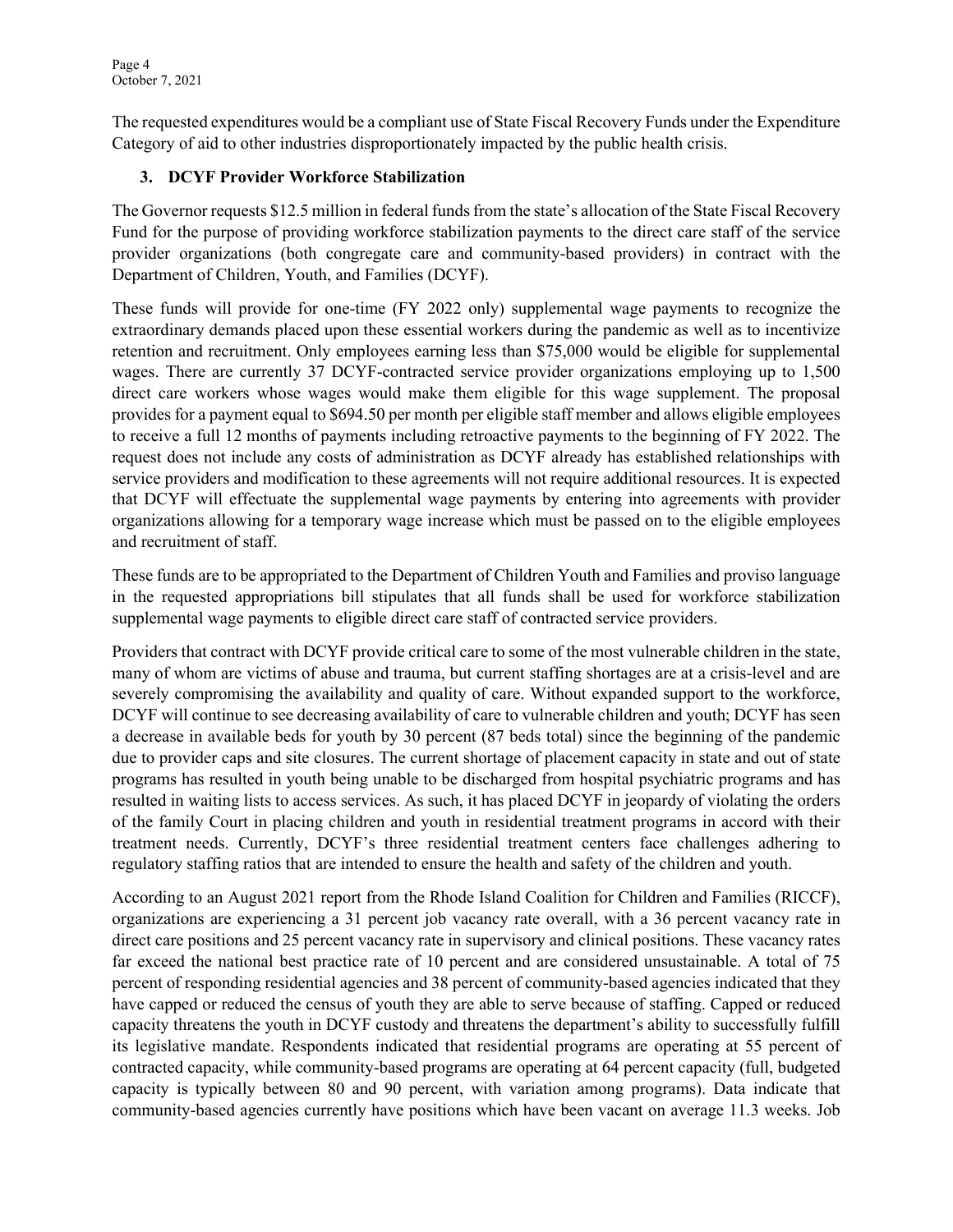vacancies of this duration indicate that there are not enough viable candidates willing to work for the current wages levels community-based agencies can offer under the current rate structure.

DCYF contracted service provider organizations were not able to access stimulus funding made available through rate increases provided to adult providers, nor stimulus money made available to providers that direct bill Medicaid-reimbursable services. DCYF contracted congregate care services were provided workforce stabilization hazard pay funding during the summer months of the pandemic as well as PPP and CRF funding, but this funding was not on a scale provided to other similar, non-DCYF contracted services.

The American Rescue Plan Act did not appropriate any direct awards specific to families involved in the child welfare system. ARPA funding would provide temporary wage stabilization for the DCYF providers which is critically needed at this time. The wage stabilization will support the provider ability to recruit and retain staff.

The requested expenditures would be a compliant use of the State Fiscal Recovery Funds. Eligible Expenditure Categories may include premium pay or services to disproportionately impacted communities. U.S. Treasury has identified families and children involved in the child welfare system as a community that has been disproportionately impacted by COVID-19.

### **4. Development of Affordable Housing**

The Governor requests \$15.0 million in federal funds from the state's allocation of the State Fiscal Recovery Fund for the purpose of incentivizing the development of affordable housing.

These funds are to be appropriated to the Executive Office of Commerce with proviso language indicating the intent that these funds shall be administered by RI Housing for the development of affordable housing units. It is the intent that requested appropriations would provide gap financing for the development affordable housing which will be awarded through a competitive application process to projects with needs unmet by existing state and federal funding opportunities. It is expected that projects with unmet needs could include otherwise qualified applicants of existing programs which were denied funding on the basis of over-enrollment as well as otherwise viable applicants with a financing gap which cannot be met with existing financing mechanisms.

This initiative intends to address the lack of housing development and affordable housing. The requested funding is intended to provide additional gap financing to projects which would otherwise be denied funding for existing opportunities including the Building Homes Rhode Island (BHRI) program and Housing Production Fund (HPF) based on over-enrollment. Additionally, this benefit may be layered on top of BHRI, HPF, federal Low Income Housing Tax Credits (LIHTC), or federal historic tax credits to provide additional gap financing. For example, the four percent LIHTC program is an important tool in affordable housing development, but a four percent subsidy is insufficient to cover a projected financing gap for many applicants. Enhanced gap financing made possible by additional SFRF funds may allow projects to commence which would not otherwise.

The Budget Office has examined alternative funding mechanisms, and discussions with the Executive Office of Commerce and related entities suggest that there is sufficient demand to justify additional funding. The first round of applications for BHRI, the program financed with \$50 million in the 2021 voter-approved bond authorization, received over \$54 million in requests – indicating an unmet demand. Immediate appropriation of funds will allow for additional projects to move forward immediately before the development opportunities languish.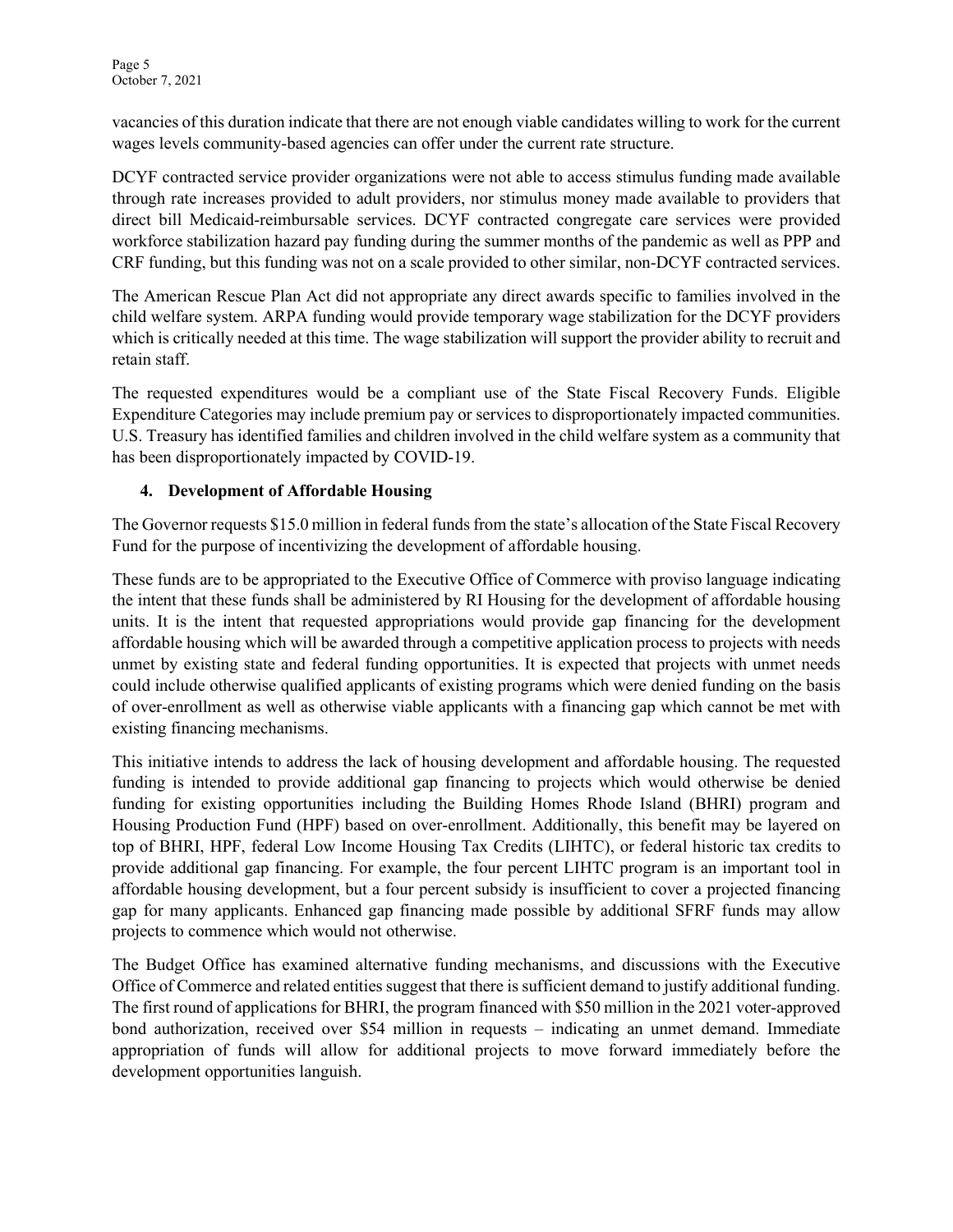The requested expenditures would be a compliant use of the State Fiscal Recovery Fund under the Expenditure Category of services to disproportionately impacted communities. The development of affordable housing for the benefit of low-income households and communities is an allowable use of SFRF, and the agency has indicated that the investment would be targeted at assisting individuals with an income below 80% of area median income.

### **5. Early Intervention Recovery**

The Governor requests \$5.5 million in federal funds from the state's allocation of the State Fiscal Recovery Fund for the purpose of assisting Early Intervention (EI) providers mitigate the economic impact of the pandemic, avoid further closures, and provide continued services to children with developmental needs.

These funds are to be appropriated to the Executive Office of Health and Human Services and proviso language in the requested appropriations bill stipulates that the funding is targeted to respond to a decline in enrollment for early intervention, family home visiting, and screening programs. Of the \$5.5 million, a total of \$4.5 million would be used to provide stabilization grants, and \$1.0 million would provide performance-based bonuses. Stabilization grant award amounts would consider revenue losses in FY 2021 and FY 2022, as well as the increased cost of service delivery. Uses of this grant would include activities such as funding for staff salaries and bonuses, technology for outreach and engagement, professional development, and COVID-19 safety supplies. Performance bonuses would be based on targets/metrics that include retaining staff, expanding access to services for families in need, and reducing disparities in coverage for Medicaid families and families of color. Participating programs will be required to commit to having 80 percent of all services delivered in person beginning in FY 2022.

This initiative intends to address the critical situation created by staffing shortages and limited provider capacity coupled with an anticipated increase in the number of children requiring services. Due to lack of staff, four of nine EI providers are currently closed to new referrals. In addition, referrals between FY 2019 and FY 2020 decreased by 15.3 percent, while 24 percent of families meant to receive services in 2020 either lost contact or exited from EI before completion of program goals. The social and economic repercussions of the COVID pandemic and their corresponding effects for mental health of parents and children, suggest a greater number of families that would benefit from EI services. Immediate appropriation of these funds will allow providers to reduce staff turnover rates, leading to improved service provision and outreach capacity serving an anticipated higher caseload of families.

The Budget Office has examined alternative financing mechanisms for this initiative and has found no suitable alternative. This investment would be complementary to a \$1.6 million investment financed by the Children's Relief Fund, administered through EOHHS. These funds have been committed to projects including re-hiring previously furloughed staff and increasing current system capacity to 85 percent, an increase of approximately 15 percentage points from June 2020 levels. While this funding did provide relief, it was not sufficient to meet ongoing needs and mitigated only a small portion of total losses incurred in 2020, providing no support for continued losses in 2021. The current proposed initiative would be a onetime infusion of funding to support access to services for families in need, but further investments will be needed to secure operations in the long-term.

The requested expenditures would be a compliant use of State Fiscal Recovery Funds under the public health services eligibility subcategory. As outlined above, the pandemic has impacted child development, increased risk of mental health issues, increased trauma and toxic stress exposure, inhibited social interactions that buffer against adversity, and interrupted access to services designed to address risks to healthy development and mental health.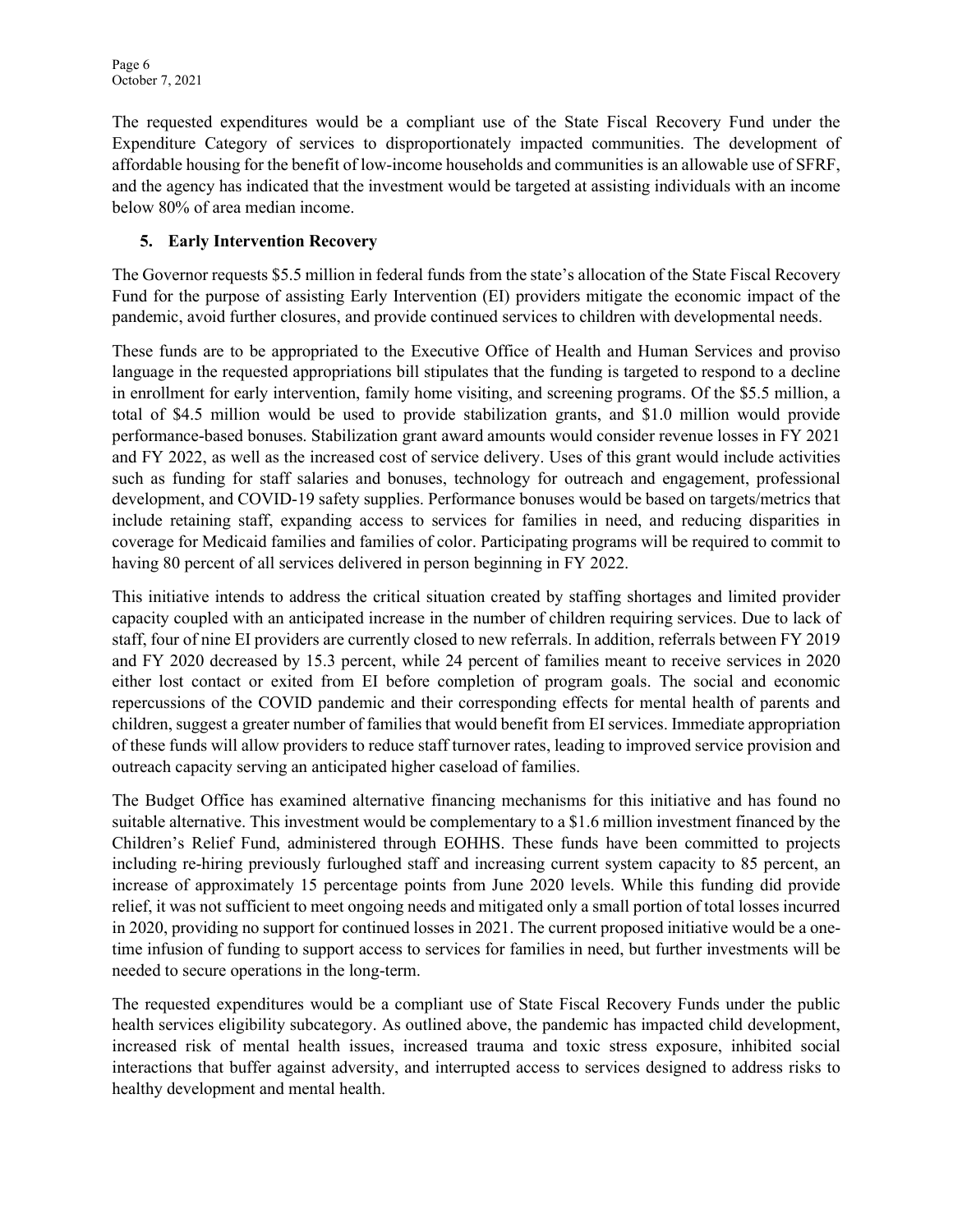#### **6. Housing Stability**

The Governor requests \$1.5 million in federal funds from the state's allocation of the State Fiscal Recovery Fund for the purpose of housing stability, dedicated to expanded housing navigation, stabilization, and mental health services for families and individuals. This appropriation would be supported by the contracted administrative and program management support capacity proposed under "Affordable Housing Capacity".

These funds are to be appropriated the Office of Housing and Community Development within the Executive Office of Commerce with proviso language that funds shall be used to expand housing navigation and stabilization services to address the rise in pandemic-related homelessness.

This initiative intends to address the strained homeless provider network, and immediate appropriation of these funds will allow assistance to be provided as soon as possible to address critical needs. The Budget Office has examined alternative financing mechanisms for this initiative and has found no suitable alternative. Emergency Rental Assistance program funds, for example, generally cannot be used to provide services to individuals experiencing homelessness because the program requires individuals to have ongoing rental obligations.

The requested expenditures would be a compliant use of the State Fiscal Recovery Fund under the Expenditure Category of services to disproportionately impacted communities. The program is narrowly tailored at providing housing navigation, stabilization, and mental health services for homeless individuals ineligible for the Emergency Rental Assistance program. Unhoused individuals have been identified by U.S. Treasury as a population that was disproportionately impacted by the pandemic.

#### **7. Pediatric Healthcare Recovery**

The Governor requests \$7.5 million in federal funds from the state's allocation of the State Fiscal Recovery Fund for the purpose of pediatric relief programming. The funds will provide for stabilization grants to pediatric primary care practices as well as finance a pay-for-performance program to incentivize recovery.

These funds are to be appropriated to the Executive Office of Health and Human Services and proviso language in the requested appropriations bill stipulates that SFRF financing be allocated to support relief to pediatric providers in response to the decline in visitation and enrollment caused by the public health emergency. Of this amount, \$6.0 million is for stabilization and pay for performance funding to provide a meaningful incentive for pediatric primary care providers to improve performance on state defined metrics and drive investment into pediatric primary care to support the staffing and infrastructure needed to rebound from the COVID-19-related delays in care and to boost pediatric vaccination rates. An additional \$1.5 million will invest in enhanced socio-emotional and social determinants of health screenings.

Throughout the public health emergency many children and their families with behavioral health conditions and related developmental delays were unable to access services and family supports. This initiative would address the delay in receiving health services for children and respond to the additional behavioral health needs created and exacerbated by the public health emergency. Immediate appropriation of these funds will boost critical preventative care, such as vaccines and developmental screens, and engage services to address the trauma induced by the pandemic.

The Budget Office has examined alternative financing mechanisms for this initiative and has found no suitable alternative. This program will build on the successful CARES Act-funded pediatric relief programs to address the critical gap in preventative care that is harming children in Rhode Island, particularly publicly insured children and children of color. The requested expenditures would be a compliant use of State Fiscal Recovery Funds under the public health services eligibility subcategory. This pandemic has directly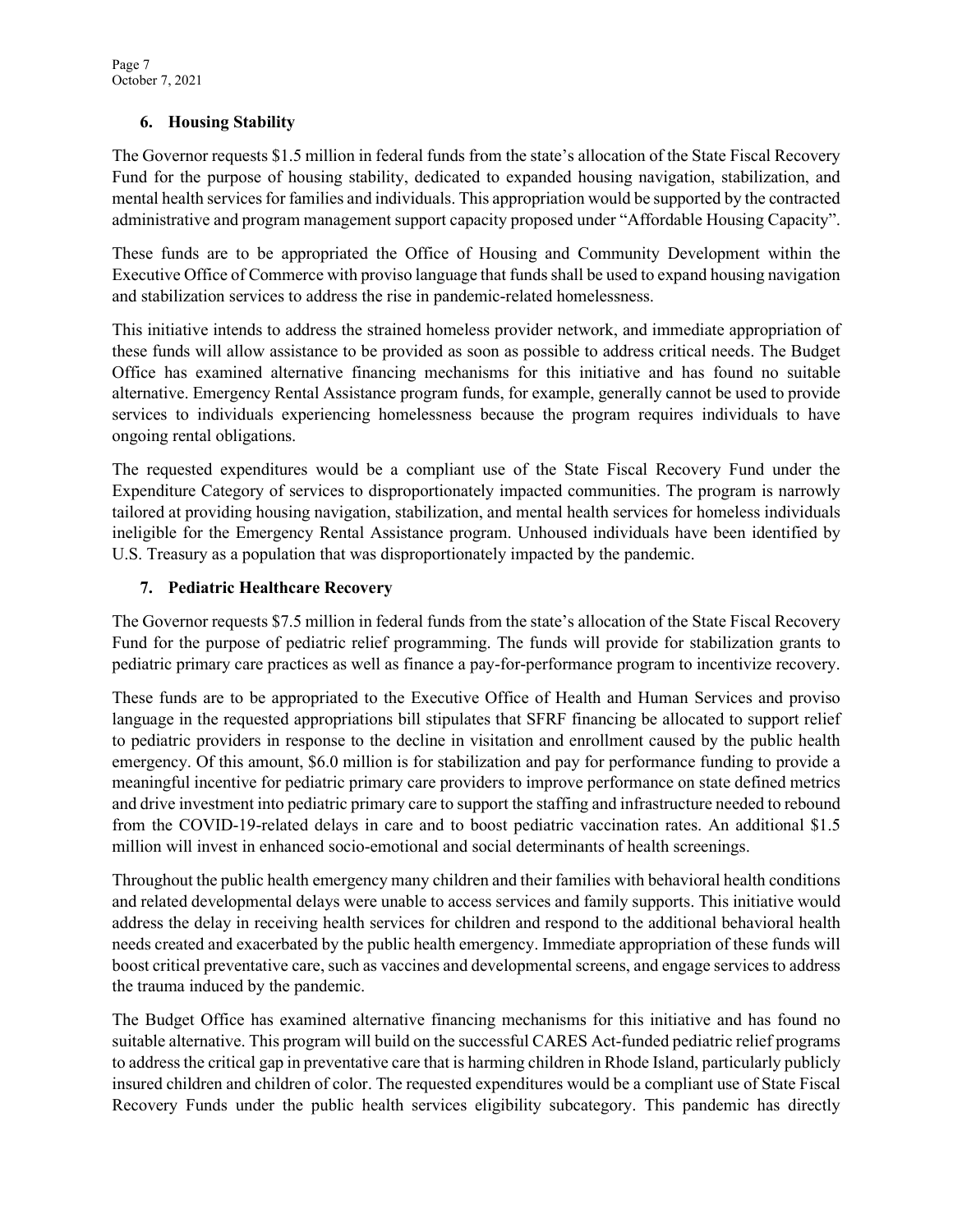impacted child development, increased risk of mental health issues, increased trauma and toxic stress exposure, inhibited social interactions that buffer against adversity, and interrupted access to services designed to address risks to healthy development and mental health.

## **8. Affordable Housing Capacity**

The Governor requests \$500,000 in federal funds from the state's allocation of the State Fiscal Recovery Fund for the purpose of temporary contract staffing support at the Office of Housing and Community Development (OHCD). The funds would provide for contract positions for an estimated six-month period focusing on areas such as research and data, stakeholder engagement, and a dedicated program director for homelessness programs.

These funds are to be appropriated to the Office of Housing and Community Development within the Executive Office of Commerce and proviso language in the requested appropriations bill stipulates that funds be used for the purposes of supporting contract staffing capacity at OHCD.

Currently, OHCD is involved in both planning and administration of efforts related to a wide range of housing efforts across the state. Such efforts include federally funded programs and include various Community Development Block Grants, the Neighborhood Stabilization program, and Emergency Shelter Grants, as well as state housing initiatives that include the general obligation bond funds approved by voters in 2016 and 2021, the Building Homes Rhode Island program, and the \$25.0 million Housing Production Fund created in the enacted FY 2022 Budget, as well as various initiatives addressing homelessness.

This initiative intends to address the limited staffing capacity at OHCD, which is a barrier to the state's ability to respond to the opportunities and challenges related to increasing the state's supply of affordable housing. Immediate appropriation of these funds would allow appropriate resources to be contracted to meet current surge in demand. The Budget Office has examined alternative financing mechanisms for this initiative and has found no suitable alternative, other than general revenue, as the nature of this investment is not consistent with the compliance requirements of other federal funds. This investment would be complementary to ongoing and planned investments financed by affordable housing bonds, the general revenue funded Housing Production Fund, and federally funded eviction diversion and homelessness programs.

Although this investment is related to the development of affordable housing units, the requested expenditures surrounding the personal and predevelopment work would be a compliant use of State Fiscal Recovery Funds only under the Revenue Replacement / Provision of Government Services category.

## **9. Site Acquisition Program**

The Governor requests \$12.0 million in federal funds from the state's allocation of the State Fiscal Recovery Fund for the purpose of a property acquisition grant program for affordable and supportive housing development. The funds would provide for a grant program administered by RI Housing. Immediate appropriation of these funds is necessary to begin the process of addressing critical, acute needs of Rhode Islanders experiencing homelessness and housing instability.

These funds are to be appropriated to the Executive Office of Commerce and proviso language in the requested appropriations bill stipulates that funds shall be allocated toward the acquisition of properties for redevelopment as affordable and supportive housing.

This investment would be complementary to ongoing and planned investments financed by affordable housing bonds and the general revenue-financed Housing Production Fund. Funds from the U.S. Department of Housing and Urban Development's HOME program could also be used to supplement any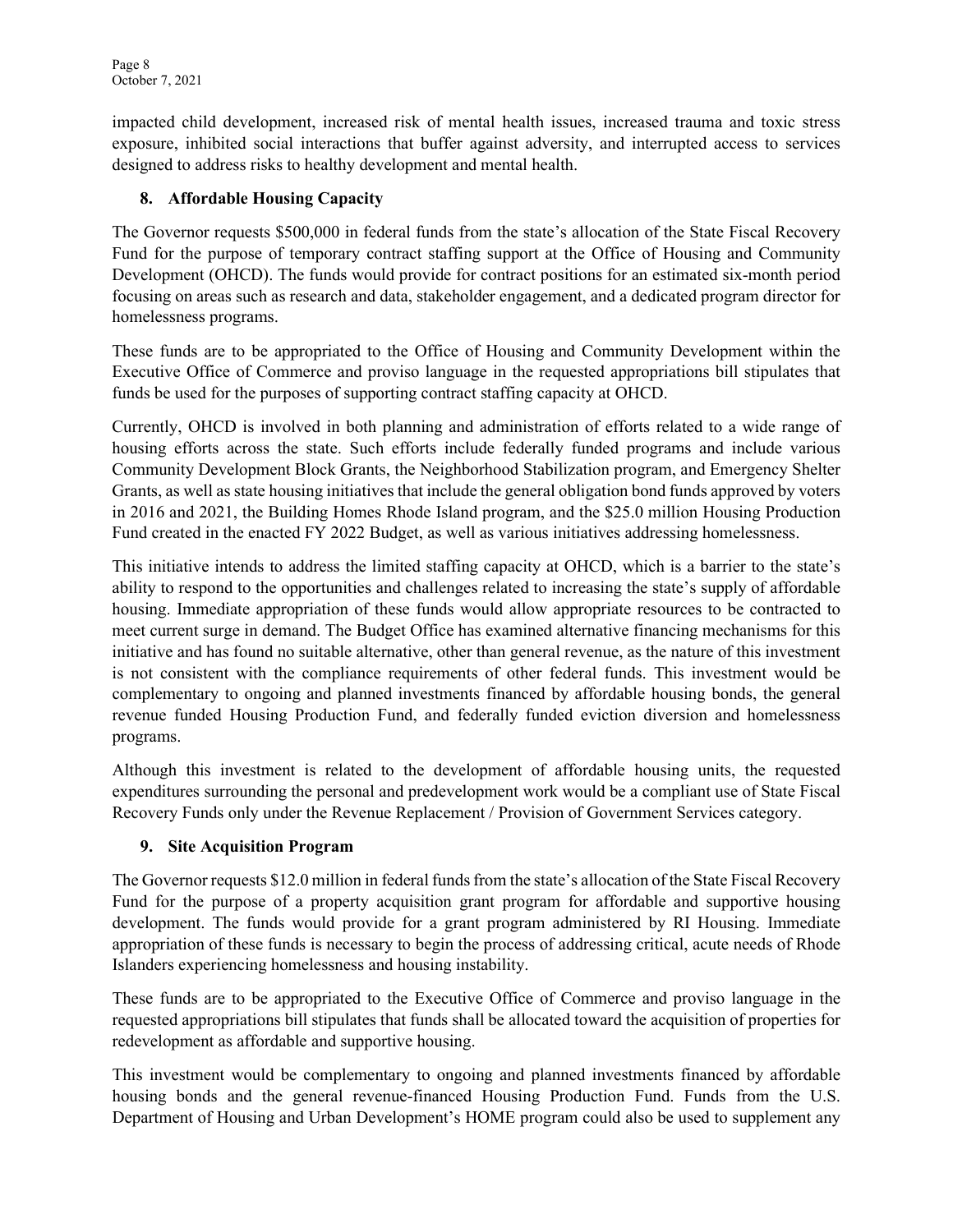future projects for site acquisition, site improvements, demolition, relocation, and other strategies to increase homeownership and affordable housing opportunities in low-income areas.

The requested expenditures would be a compliant use of the State Fiscal Recovery Fund under the Expenditure Category of services to disproportionately impacted communities. The program will fund the acquisition of properties for redevelopment as both affordable and supportive housing for the unhoused. The development of affordable housing for the benefit of low-income households and communities is an allowable use of SFRF, and the agency has indicated that the investment would be targeted at assisting individuals with an income below 80% of area median income.

#### **10. Small Business and Impacted Industry Financial and Technical Assistance**

The Governor requests \$32.0 million in federal funds from the state's allocation of the State Fiscal Recovery Fund for the purpose of providing direct financial assistance and technical assistance to small businesses and impacted industries. Of this amount, \$12.5 million would provide direct grants offering immediate financial support to small businesses and industries affected by the pandemic with the aim of delivering 20 percent of these funds to minority owned businesses, \$10.5 million would provide technical assistance to support businesses and hard-hit industries in capacity building, navigating the pandemic, and upgrading technical infrastructure, \$7.5 million would provide support for increasing outdoor activities, maintaining clean and safe business districts, and for public health improvements like HEPA filters and ventilation, and \$1.5 million would cover costs of administration.

These funds are to be appropriated to the Executive Office of Commerce and transferred to Commerce RI for administration. Proviso language included in the requested appropriations bill stipulates that funds shall be allocated to a program of financial and technical assistance to small businesses and COVID-impacted industries.

Immediate appropriation of these funds will allow programming to be initiated beginning approximately 90 days after funding is approved. While a variety of federal resources have been made available to small business and impacted industries, including the Paycheck Protection Program, the Economic Injury Disaster Loan program, the Restaurant Support Program, Restore RI, these programs have ended, or funds have been fully committed.

This initiative intends to address the impacts of the pandemic on small businesses. Direct financial assistance would provide small businesses with cash resources necessary to invest in staying afloat despite the past and ongoing challenges of the pandemic economy. Technical assistance would provide businesses with supports necessary to emerge from the pandemic stronger than ever, and may include grants, vouchers for services, direct provision of services (e.g. to upgrade point-of-sale systems, website and e-commerce development, information technology systems improvement, and digital literacy), and technical training. Furthermore, the Commerce Corporation would provide these technical assistance services in partnership with a network of local small business providers and small business community development entities. Finally, public health improvements and support for outdoor activities would confer benefits to the businesses themselves as well as the community at large. There is continued interest in boosting ventilation and increasing capacity for outdoor activities in the context of emerging COVID variants and this initiative would build on prior efforts such as the Commerce Corporation's "Take it Outside" campaign.

The requested expenditures would be a compliant use of State Fiscal Recovery Funds under the Expenditure Category of addressing the negative economic impacts of the public health crisis. U.S. Treasury has identified small businesses as having been disproportionately impacted by the pandemic. The agency has built into the program design the ability to demonstrate with data that (1) the small business and specific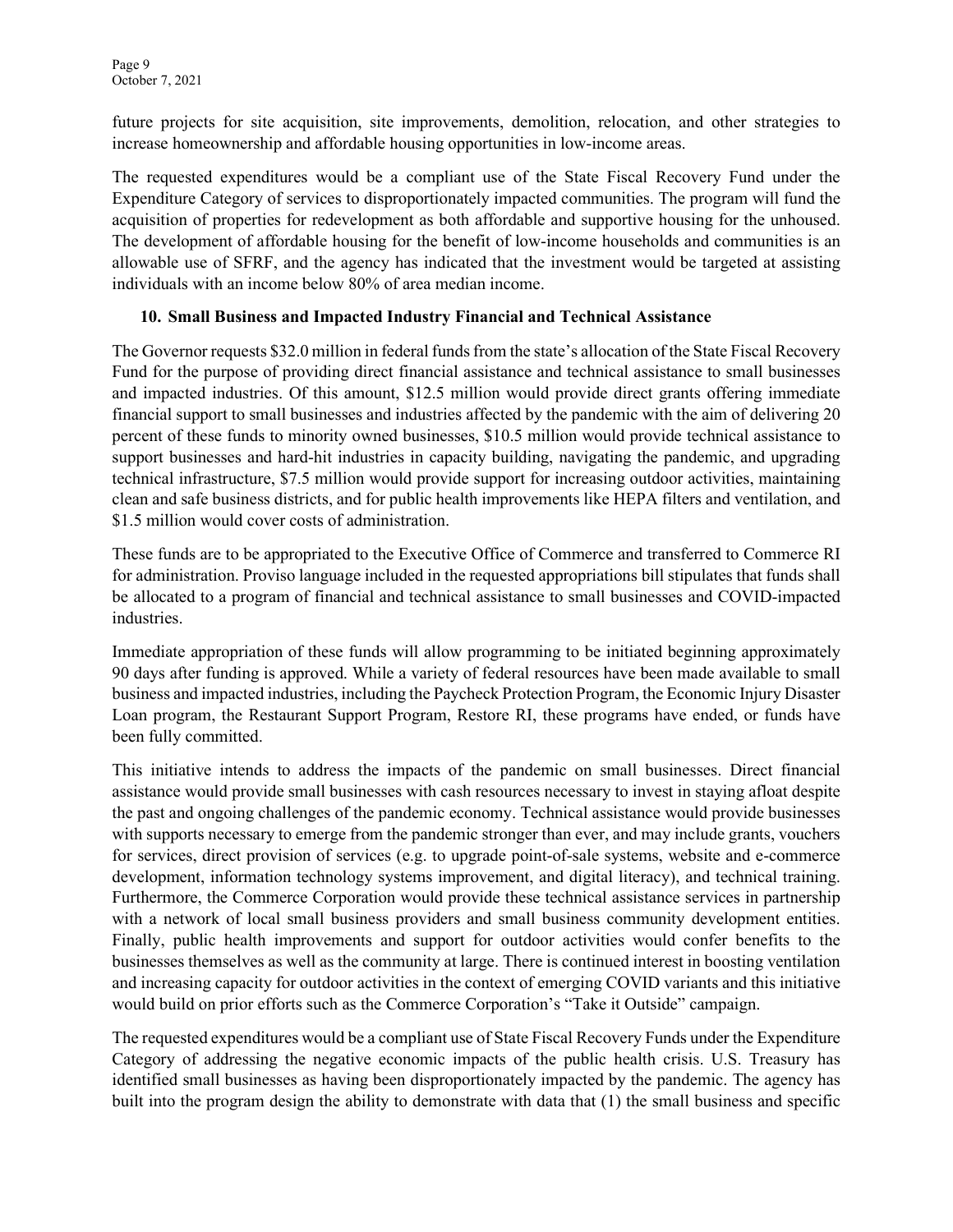industries receiving assistance were in fact negatively impacted by COVID and (2) how the particular aid provided responds to those impacts.

### **11. Tourism, Hospitality, and Events Industry Supports**

The Governor requests \$13.0 million in federal funds from the state's allocation of the State Fiscal Recovery Fund for the purpose of supporting the recovery to the travel, tourism, and events industries. Of this amount, \$8.0 million will provide direct grants to support tourism, hospitality/travel, sports/recreation, arts/cultural, and event businesses that either did not take advantage of previous opportunities for federal funding or require continued assistance. Another \$3.0 million will be used to fund subawards to intermediaries (including municipalities, chambers and business improvement districts) for placemaking initiatives (e.g. public art installations, main street improvements, public or co-shared dining spaces, outdoor performance venues, etc.) and the development of COVID-safe programming including outdoor events and online programming. The remaining \$2.0 million would fund tourism marketing to be coordinated with the tourism regions and Rhode Island Airport Corporation.

The requested funds would be appropriated to the Executive Office of Commerce and transferred to Commerce RI for administration. Proviso language in the requested appropriations bill stipulates that funds shall be allocated to a program of assistance to the tourism, hospitality, and events industries.

This initiative intends to address ongoing negative impacts of the pandemic on these industries, including losses from business closures and decreased travel rates. Immediate appropriation of these funds would allow programs to be launched approximately 60 days after funding is approved. While a variety of federal resources have been made available to businesses in the impacted industries, including the Paycheck Protection Program, the Economic Injury Disaster Loan program, the Restaurant Revitalization Fund, the Shuttered Venue Operators Grant Program, the Hotel, Arts and Tourism Grant program, and Restore RI, these programs have ended, or funds have been fully committed.

The requested expenditures would be a compliant use of State Fiscal Recovery Funds under the Expenditure Category of addressing the negative economic impacts of the public health crisis for industries disproportionality impacted. The project demonstrates with data (1) that the hospitality, events, and tourism industries receiving assistance were negatively impacted by COVID and (2) how the particular aid is responsive and proportional to those impacts.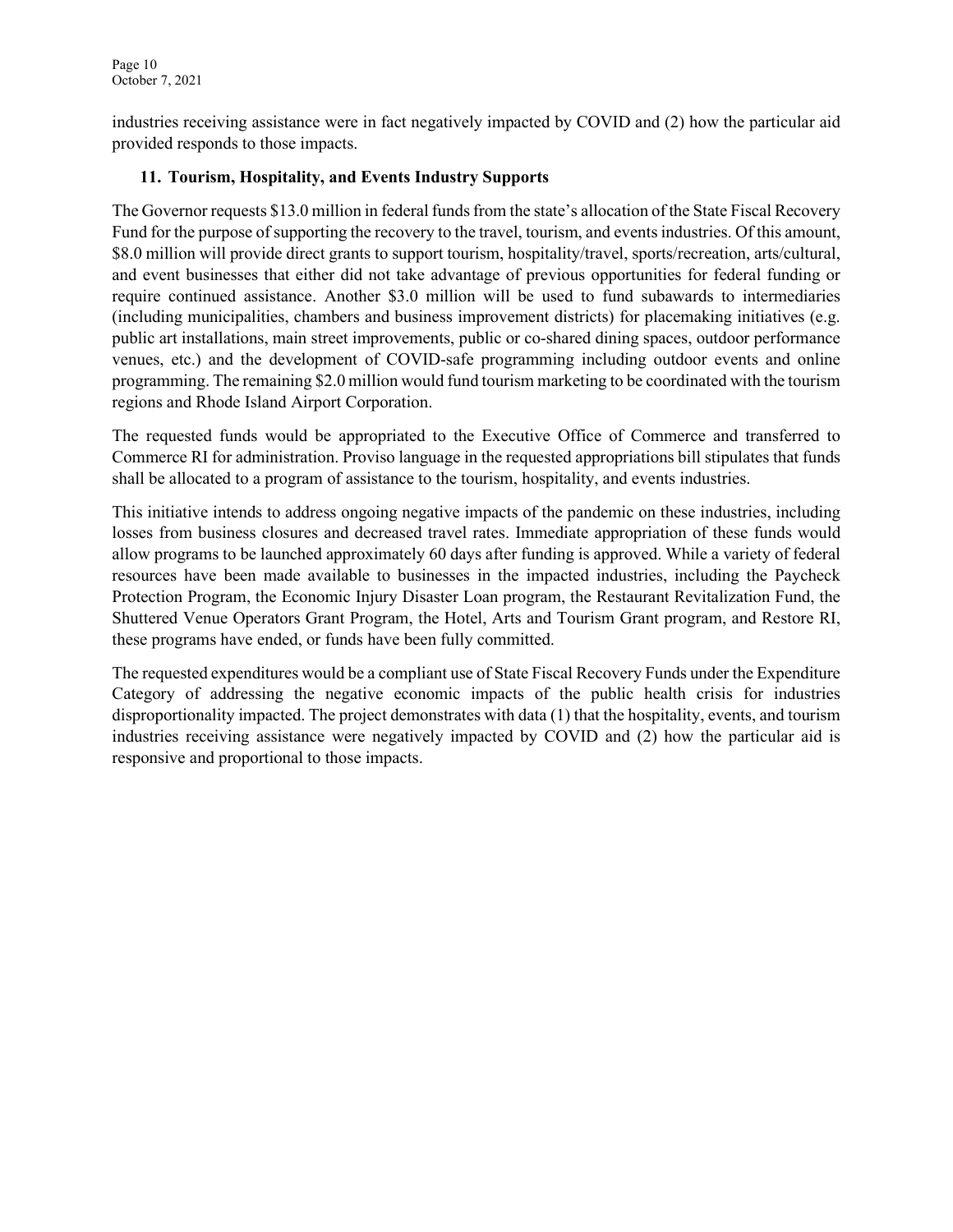## *It is enacted by the General Assembly as follows:*

| $\overline{2}$   | SECTION 1. Section 16 of Article 1 of Chapter 162 of the Public Laws of 2021 is hereby                       |
|------------------|--------------------------------------------------------------------------------------------------------------|
| 3                | amended to read as follows:                                                                                  |
| 4                | The appropriations from federal funds contained in Section 1 shall not be construed to mean                  |
| 5                | any federal funds or assistance appropriated, authorized, allocated or apportioned to the State of Rhode     |
| 6                | Island from the State Fiscal Recovery Fund, and the Coronavirus Capital Projects Fund enacted pursuant       |
| $\tau$           | to the American Rescue Plan Act of 2021, P.L. 117-2. For fiscal year 2022, State Fiscal Recovery Fund        |
| $\,8\,$          | monies apportioned to the State of Rhode Island pursuant to the American Rescue Plan Act of 2021,            |
| $\boldsymbol{9}$ | P.L. 117-2, are hereby appropriated in the following amounts for the stated departments and purposes         |
| 10               | set forth below. The state controller is hereby authorized and directed to draw his or her orders upon the   |
| 11               | general treasurer for the payment of such sums or such portions thereof as may be required from time         |
| 12               | to time upon receipt by him or her of properly authenticated vouchers.                                       |
| 13               | <b>Executive Office of Commerce</b><br>\$74,500,000                                                          |
| 14               | Of this amount, \$32,000,000 shall be allocated to a program of financial and technical assistance           |
| 15               | to small businesses and COVID-impacted industries, \$15,000,000 shall be allocated under the                 |
| 16               | administration of the Rhode Island Housing and Mortgage Finance Corporation to the development of            |
| 17               | affordable housing units, \$13,000,000 shall be allocated to a program of assistance to the tourism,         |
| 18               | hospitality, and events industries, \$12,000,000 shall be allocated toward the acquisition of properties for |
| 19               | redevelopment as affordable housing and supportive housing, \$1,500,000 shall be allocated to                |
| 20               | expanding housing navigation and stabilization services to address the rise in pandemic-related              |
| 21               | homelessness, \$500,000 shall be allocated to broadband services which may include coordination,             |
| 22               | mapping, and development of a statewide plan to provide broadband access to unserved and underserved         |
| 23               | households and businesses, and \$500,000 shall be dedicated to expanding programmatic and                    |
| 24               | administrative capacity for affordable housing in Rhode Island.                                              |
|                  |                                                                                                              |